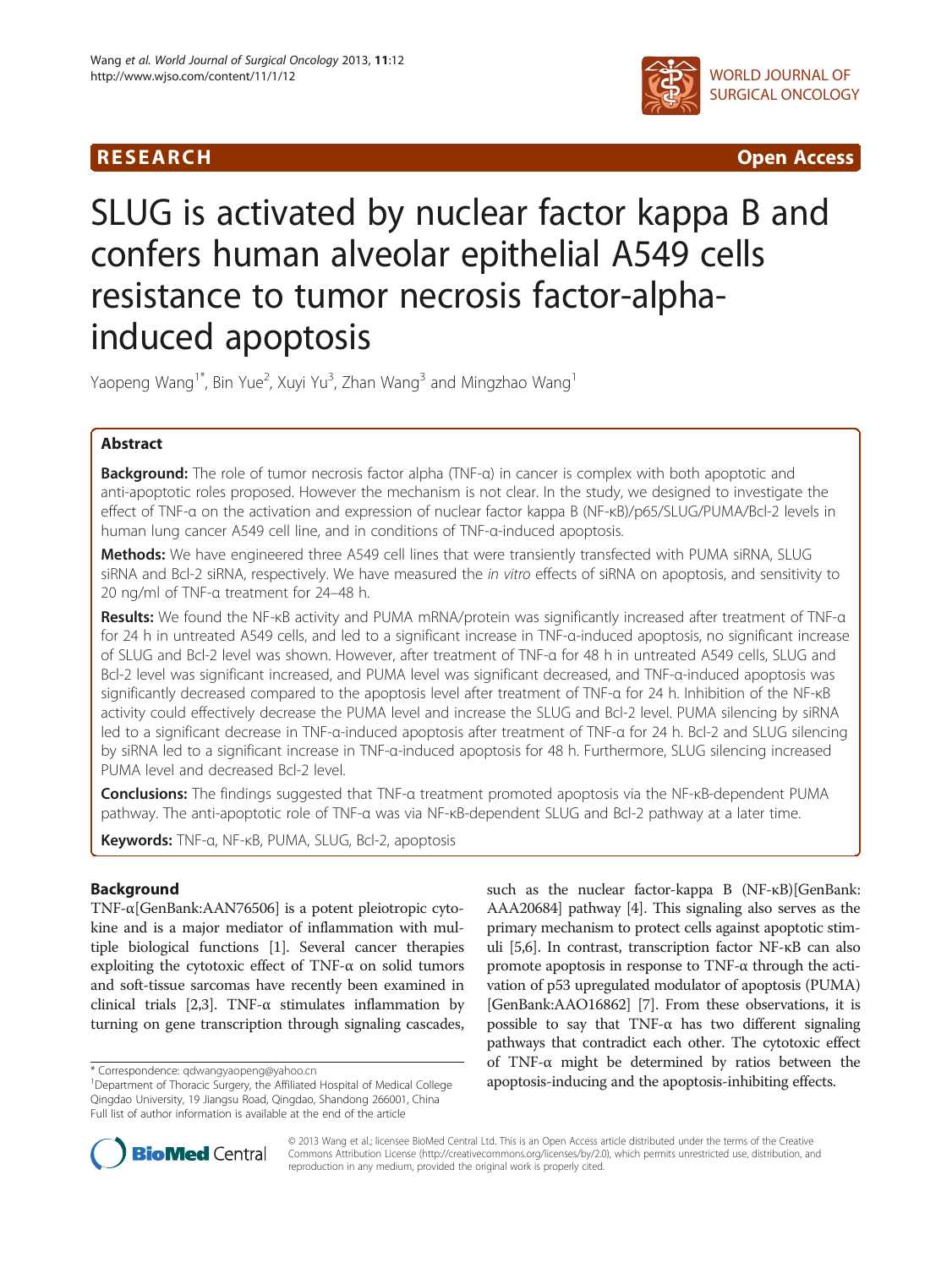PUMA is a downstream target of p53 and a BH3-only B-cell CLL/lymphoma-2 (Bcl-2)[NCBI Reference Sequence: NR073605] family member. It is induced by p53 following exposure to DNA-damaging agents, such as γ-irradiation and commonly used chemotherapeutic drugs [\[7-9](#page-7-0)]. It is also activated by a variety of nongenotoxic stimuli independent of p53, such as serum starvation, kinase inhibitors, glucocorticoids, endoplasmic reticulum stress, and ischemia/reperfusion [\[10](#page-7-0),[11\]](#page-7-0). The pro-apoptotic function of PUMA is mediated by its interactions with antiapoptotic Bcl-2 family members [[12\]](#page-7-0), which lead to mitochondrial dysfunction and caspase activation [\[13](#page-7-0)].

It has been reported that TNF-α-induced apoptosis is through the NF-κB-dependent PUMA pathway in colon cancer cells [\[7](#page-7-0)]. Simultaneous induction of the antiapoptotic NF-κB targets by TNF-α, such as Bcl-2 and Bcl-extra large (Bcl-XL) was the cause of inhibition of the pro-apoptotic effect of PUMA [[7](#page-7-0)].

However, in breast cancer, TNF-α resistance was also associated with SLUG[GenBank:GJ062364] upregulation [[14\]](#page-7-0). In lung cancer, SLUG confers resistance to the epidermal growth factor receptor tyrosine kinase inhibitor [[15\]](#page-7-0). SLUG, a snail family transcription factor, is also a suppressor of PUMA, which has been shown to be involved in the control of apoptosis and resistance of various cells to irradiation and chemotherapies [\[16-21](#page-8-0)]. However, knockdown of SLUG could effectively sensitize the cells to the stimulars above through PUMA upregulation [\[18](#page-8-0)-[22\]](#page-8-0). Except for PUMA, SLUG downregulation facilitates apoptosis induced by pro-apoptotic drugs in neuroblastoma cells by downregulation of Bcl-2 prototypic anti-apoptotic protein [[22](#page-8-0)]. We therefore suggested that SLUG plays an important role in the regulation of Bcl-2 and PUMA, by which to regulate the apoptotic effect. Storci et al. have shown that  $TNF-\alpha$  upregulates SLUG via the NF-κB/HIF1alpha axis, which imparts breast cancer cells with a stem cell-like phenotype [\[23](#page-8-0)]. We therefore suggest that a significant relationship exists between NF-κB activation and SLUG/PUMA/ Bcl-2.

Lung cancer is the most frequently occurring cancer in the world and causes more deaths in China. Despite advances in treatment modalities including radiation, surgery and chemotherapy, the overall survival in lung cancer remains low. TNF-α has been shown to regulate both apoptotic and anti-apoptotic pathways. In the present study, we investigated the effect of TNF-α on apoptosis in lung cancer A549 cells, and explored its mechanism. We demonstrated that TNF-α treatment promoted apoptosis via the NF-κB-dependent PUMA pathway at an early time. The anti-apoptotic role of TNF-α was via the Bcl-2 upregulation and PUMA downregulation by NF-κB-dependent SLUG upregulation at a later time.

# **Methods**

#### Cell culture and antibodies

The human non-small cell lung cancer (NSCLC) cell line A549 was obtained from the American Type Culture Collection, and cultured in DMEM supplemented with 10% fetal bovine serum (FBS) and 100 IU/ml penicillin/ streptomycin in a 37°C humidified incubator with 5% CO2. The inhibitor of nuclear factor kappa-B (IKK), wedelolactone, was obtained from Alexis Biochemical (Alexis Biochemical, Paris, France). Recombinant human TNF-α was from R&D Systems (Minneapolis, MN, USA). Antibodies for p65/PUMA/SLUG/Bcl-2/goat antirabbit IgG-HRP/goat anti-mouse IgG-HRP are from Santa Cruz Biotechnology (Santa Cruz, CA, USA). Antiβ-actin antibody were purchased from Sigma (Sigma-Aldrich, Shanghai, China), and Lamin A antibody from Abcam (Cambridge, MA, USA).

# siRNA transfection

Transfection was performed with Lipofectamine 2000 (Invitrogen, California, USA) following the manufacturer's instructions. siRNA transfection was performed 24 h before 20 ng of TNF-α treatment. siRNA duplexes, including PUMA siRNA, SLUG siRNA and Bcl-2 siRNA and the control scrambled siRNA were from Santa Cruz Biotechnology.

#### TNF-α treatment

Cells were plated in 12-well plates at 20 to 30% density 24 h before treatment. Human TNF-α (20 ng) was diluted with appropriate cell culture media. In some experiments, cells were pretreated with  $25 \mu M$  of the IKK inhibitor, wedelolactone, for 12 h before addition of 20 ng of TNF-α.

#### RT-PCR analysis

Total RNA was extracted from cultured cells with Isogen (Nippon Gene, Tokyo, Japan) according to the manufacturer's instructions. Random-primer, first strand cDNA was generated from 0.5 μg total RNA with a Takara RNA PCR kit (Takara, Japan), and the PCR analysis was performed using gene-specific primers and first strand cDNA as the template. The sequence of primers was as follows: SLUG,  $5'$ -gacacacatacagtgattatt-3' and  $5'$ -aaacttttcagcttcaatggc-3'; PUMA, 5'-cgacctcaacgcacagtacga-3', and 5'-aggcacctaattggg ctccat-3'; Bcl-2, 5'-cgacgacttctcccgccgctaccgc-3'; reverse, 5'ccgcatgctggggccgtacagttcc-3'; GAPDH, 5'-acatcgctcagacacc atgg-3' and 5'-gtagttgaggtcaatgaaggg-3'. The PCR products were fractionated on a 2% agarose gel and visualized after ethidium bromide staining. After 3 minutes at a temperature of 95°C, the experimental reaction consisting of 30 cycles at 95°C for 30 s, 58°C for 60 s, and 72°C for 30 s, and the PCR products were analyzed by gel electrophoresis. The relative expression of mRNA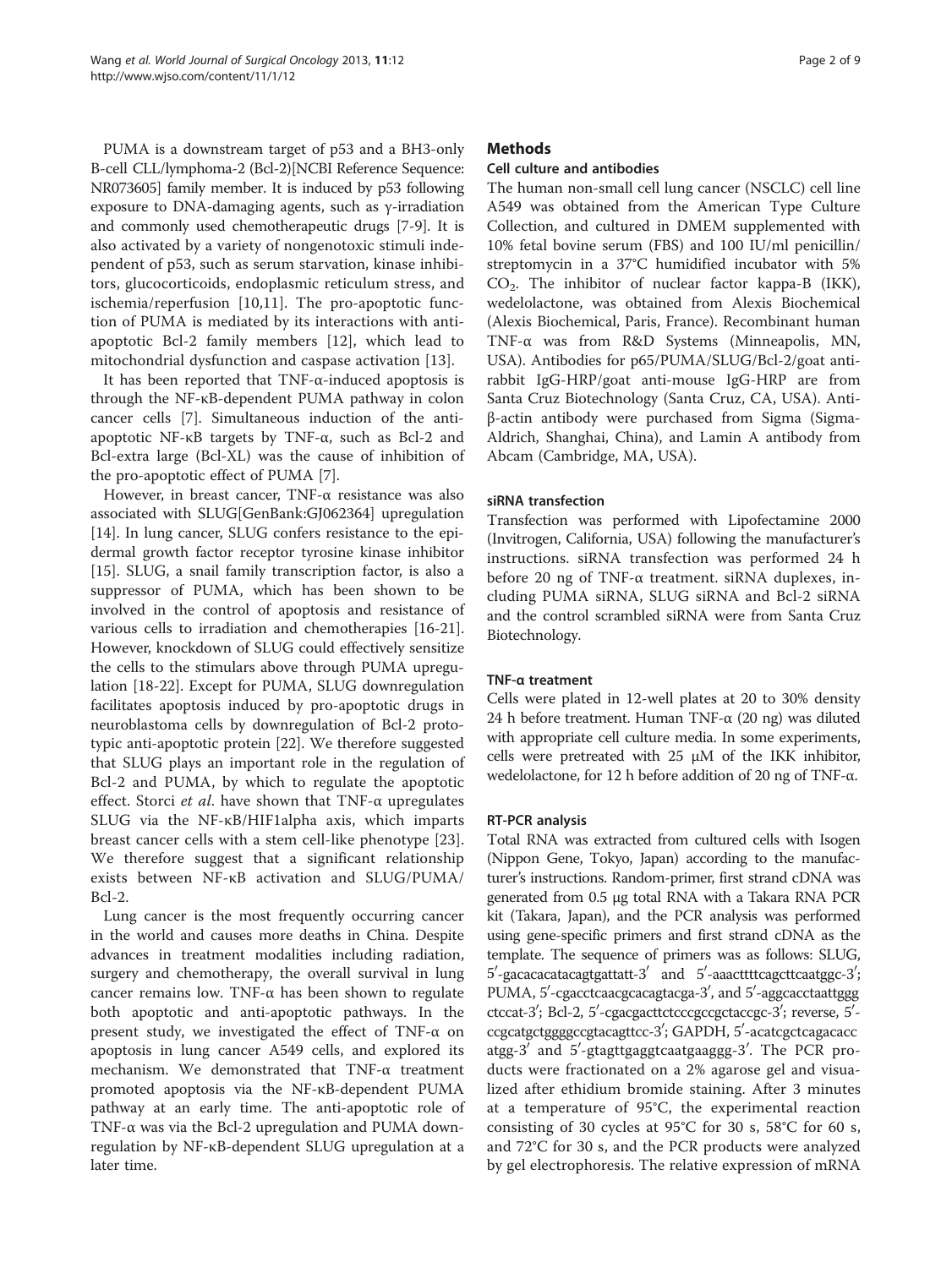was quantitatively measured using densitometry analysis by gene expression analysis software.

#### Western blot analysis

Cytoplasmic and nuclear fractions from cells were prepared using the NE-PER nuclear and cytoplasmic Extraction kit (Thermo scientific Pierce, Rockford, IL, USA). Cells were lysed with RIPA buffer (150 mM NaCl, 1.0% Nonidet P-40, 0.5% sodium deoxycholate, 0.1% SDS, 50 mM Tris, pH 8.0) containing protease inhibitor cocktail (Roche Applied Science, Mannheim, Germany) and 2 mM sodium vanadate. Protein concentration was determined by BCA protein assay reagent kit (Pierce). Equal amounts of cell lysates were separated by 10% SDS-PAGE, electrophoretically transferred to nitrocellulose membrane (Pall, Pensacola, FL, USA), immunoblotted with primary antibody against p-p65/P65/SLUG/ PUMA/Bcl-2/β-actin. Blots were visualized with antirabbit or anti-mouse IgG conjugated with horseradish peroxidase (HRP) and ECL reagents (Pierce).

#### Electrophoretic mobility shift assay

Cell extracts were prepared using a commercially available nuclear extraction kit according to the manufacturer's protocol (Pierce). Electrophoretic mobility shift assay was performed according to the provided protocol (Promega, Madison, WI, USA). In brief, a 21-mer oligonucleotide corresponding to the consensus NF-κB site (Promega) was radiolabeled with  $(y-32P)$ -ATP by aT4 kinase reaction. Nucleotides were purified by chromatography through a G-25 spin column (Roche Diagnostics Co. West Sussex, UK) equilibrated in TE buffer. Ten micrograms of nuclear protein extract were incubated with the radiolabeled NF-κB oligonucleotide for 20 minutes at room temperature. For competition studies, a 50-fold molar excess of unlabeled oligonucleotide was added to the reaction (a 21-mer corresponding to the AP-1 consensus sequence (Promega) was used to confirm specificity). DNA protein complexes were separated by electrophoresis through a nondenaturing 4% polyacrylamide gel in  $0.5 \times$  TBE at 100 V for 2.5 h. Autoradiographic films were developed after 18 h of exposure to the gels (−20°C).

#### Fluorescence-activated cell sorting (FACS) analysis

To identify the induction of apoptosis, treated cells underwent propidium iodide (PI) staining and FACS as to the manufacture's instruction. In brief, cells were plated at a density of  $1 \times 10^5$  cells/ml. After allowing 24 h for cell adherence, cells were transfected and/or treated. Cells were collected by gentle trypsinization, washed in PBS, pelleted by centrifugation and fixed in 70% ethanol. Immediately prior to staining, cells were washed twice in PBS and resuspended in PBS containing RNase (20 μg/ml). Cells were stained with PI (final concentration 10 μg/ml)

for 10 minutes at room temperature. Samples were analyzed by FACS (FL-3 channel) using a Beckman Coulter Counter Epics XL flow cytometer (Beckman Coulter, Miami, FL, USA). For each sample, 50,000 events were collected and stored for subsequent analysis using EXPO software (version 2.0; Applied Cytometry Systems, Sheffield, UK). The percentage of cells in the sub-G0 phase was quantitated as an estimate of cells undergoing apoptosis.

#### Statistical analysis

All statistical analyses were performed using the SPSS10.0 software. The results were presented as means  $\pm$  SD of three replicate assays. Differences between groups were assessed using analysis of variance (ANOVA) or the Dunnett *t*-test. A *P*-value  $< 0.05$  was considered to indicate statistical significance.

#### Results

#### TNF-α treatment of A549 cells upregulates SLUG with a dependency on NF-κB activation

Treatment with 20 ng/ml of TNF- $\alpha$  significantly stimulated NF-κB transactivation function as determined by the electrophoretic mobility shift assay (Figure [1A](#page-3-0)). The induction of NF-κB activity was increased 8 h after treatment, with the peak level of NF-κB activity at 16 h. The stimulation of NF-κB appeared to decrease after 16 h of treatment with TNF-α. To determine the role of SLUG in TNF-α-induced apoptosis, lung cancer cells were treated with 20 ng/ml of TNF-α. Both SLUG mRNA and protein were induced by TNF- $\alpha$  within several hours, with the peak level of SLUG mRNA induction at 24 h (Figure [1B](#page-3-0)), and that of protein at 48 h (Figure [1](#page-3-0)C). To determine whether NF-κB activation is involved in SLUG induction, lung cancer cells were pretreated with the pharmacological IKK inhibitor, wedelolactone, then treated with TNF-α. Induction of SLUG mRNA and protein was significantly inhibited (Figure [1D](#page-3-0) and E). The result indicated TNF-α treatment resulted in SLUG induction in lung cancer cell lines via NF-κB activation.

## TNF-α treatment of A549 cells upregulates Bcl-2 is dependent on NF-κB-dependent-SLUG

Treatment with 20 ng/ml of TNF-α significantly induced Bcl-2 mRNA at 24 h (Figure [2](#page-4-0)A), and Bcl-2 protein at 48 h (Figure [2B\)](#page-4-0), as with SLUG. To determine whether NF-κB-dependent SLUG upregulation is necessary for the induction of Bcl-2 by TNF-α, we used pharmacological IKK inhibitor, wedelolactone, which is responsible for NF-κB activation. Wedelolactone pretreatment abrogated IκBα phosphorylation and degradation following TNF-α treatment, and suppressed subsequent SLUG and Bcl-2 induction and p65 nuclear translocation (Figure [2](#page-4-0)C and D). Furthermore, pretreatment with SLUG siRNA following TNF-α treatment significantly inhibited Bcl-2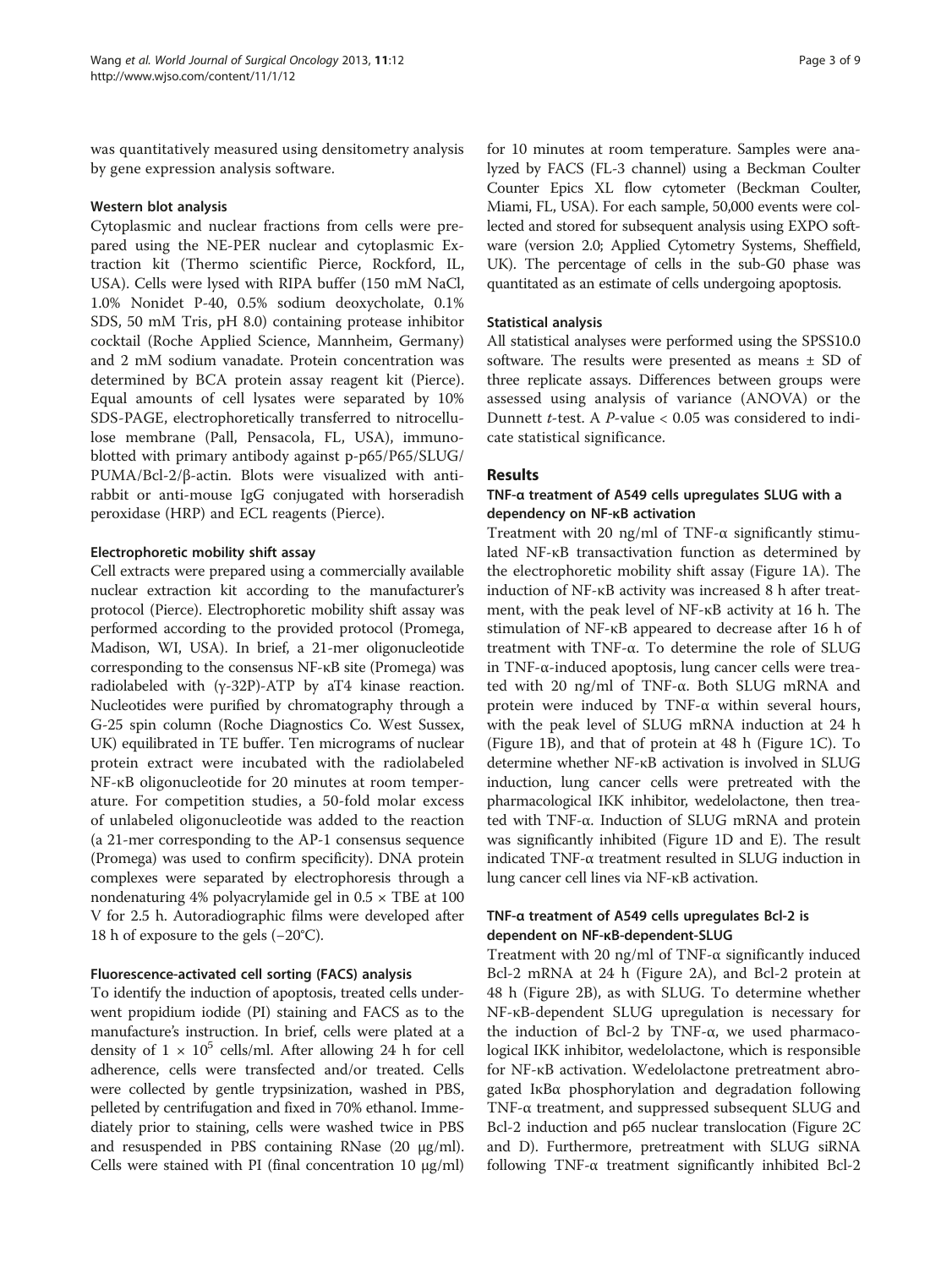Figure 1 Effect of TNF-α on nuclear factor kappa B (NF-κB) and SLUG expression. Lung cancer cells were treated with 20 ng/ml TNF-α. NF-κB transactivation function was determined by electrophoretic mobility shift assay. SLUG mRNA and protein at different time points after treatment were analyzed by reverse transcription PCR(RT-PCR) and western blotting, respectively. (A) NF-κB transactivation function was determined by electrophoretic mobility shift assay at different time points after TNF-a treatment. (B) Time course of SLUG mRNA induction by TNF-α in A549 lung cancer cells. Glyceraldehyde-3-phosphate dehydrogenase (GAPDH) was a control. (C) Time course of SLUG mRNA induction with or without TNF-α/wedelolactone in A549 lung cancer cells. GAPDH was a control. (D) Time course of SLUG protein induction by TNF-α in A549 cells. Phospho-p65 and β-actin were also analyzed. (E) Time course of SLUG and phospho-p65 protein induction with or without TNF-α/wedelolactone in A549 lung cancer cells.

<span id="page-3-0"></span> $\mathbf{0}$ 16 24  $32$ 40 48 hours  $\mathbf{R}$  $NF - \kappa B$ A  $\beta$ -actin 48 hours  $40$ TNF- $\alpha$  $24$ 32 16 **SLUG**  $\mathbf B$ GAPDH wedelolactone TNF- $\alpha$ 48 hours 16 40 8  $24$ 32 **SLUG** C GAPDH TNF- $\alpha$  0 40 48 hours 8 16 24 32  $-p65$ D SLUG  $\beta$ -actin wedelolactone  $\ddot{}$  $\overline{1}$  $\ddot{}$  $\overline{1}$ TNF- $\alpha$  $\ddot{}$  $\overline{+}$  $\ddot{}$  $\overline{1}$  $\ddot{}$ 48 hours 8 40 16 24 32 C p-p65 Е

**SLUG** 

 $\beta$ -actin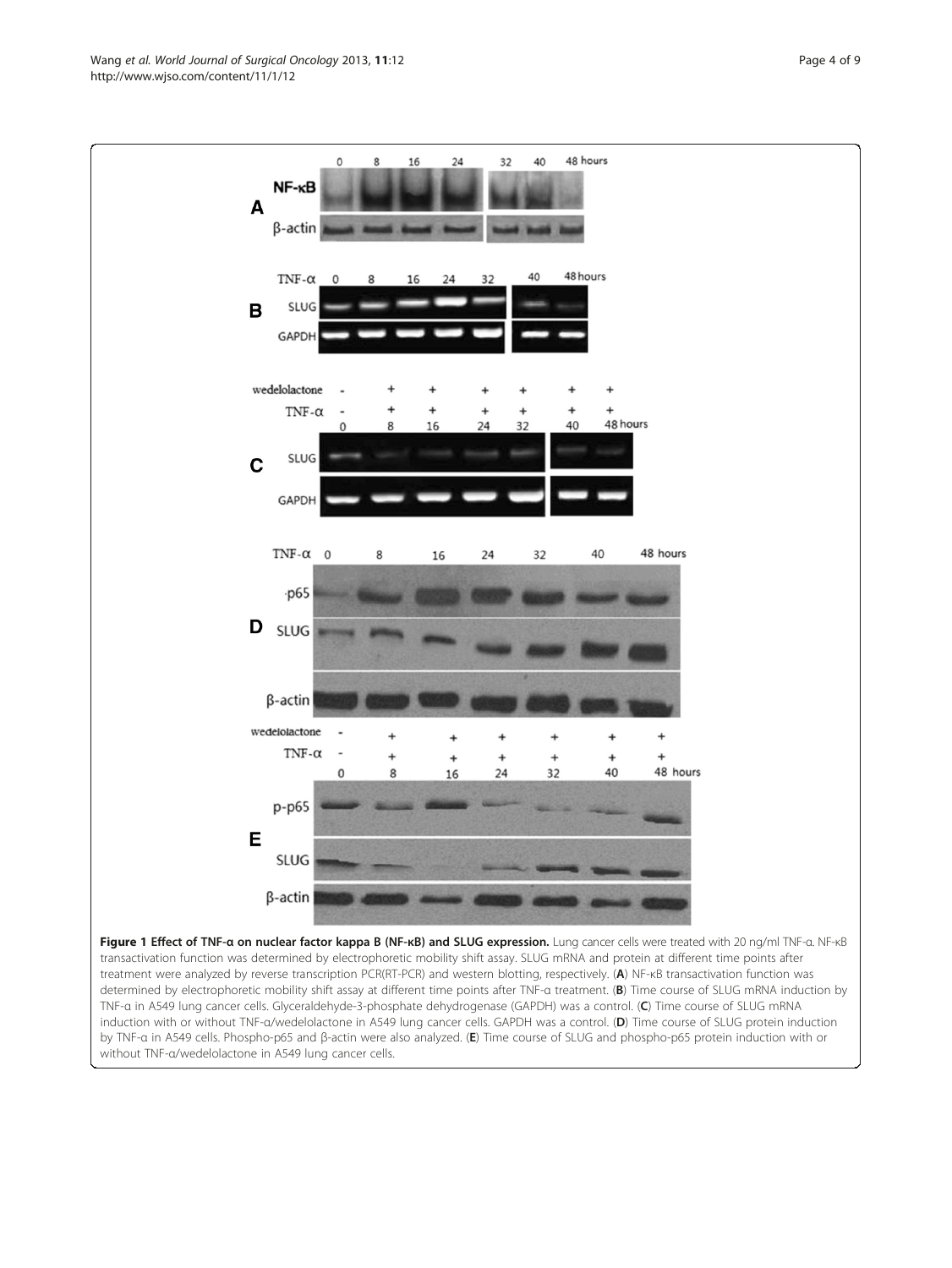<span id="page-4-0"></span>Wang et al. World Journal of Surgical Oncology 2013, 11:12 extending the Surgical District Page 5 of 9 http://www.wjso.com/content/11/1/12



Figure 2 Effect of TNF-a on Bcl-2 expression. Lung cancer cells were treated with 20 ng/ml TNF-a. (A) Time course of Bcl-2 mRNA induction by TNF-a in A549 lung cancer cells. Glyceraldehyde-3-phosphate dehydrogenase (GAPDH) was loaded as control. (B) Western blot analysis of Bcl-2 protein expression in A549 cells followed TNF-α treatment for different times. (C) Wedelolactone-pretreated A549 lung cancer cells were transfected with SLUG or the control scrambled siRNA, and then treated with TNF-a for 48 h. SLUG, Bcl-2 and p-P65 expression was analyzed by western blot. (D) Wedelolactone-pretreated A549 lung cancer cells were transfected with SLUG or the control scrambled siRNA, and then treated with TNF-α for 24 h. SLUG, Bcl-2 and p-P65 expression was analyzed by reverse transcription PCR.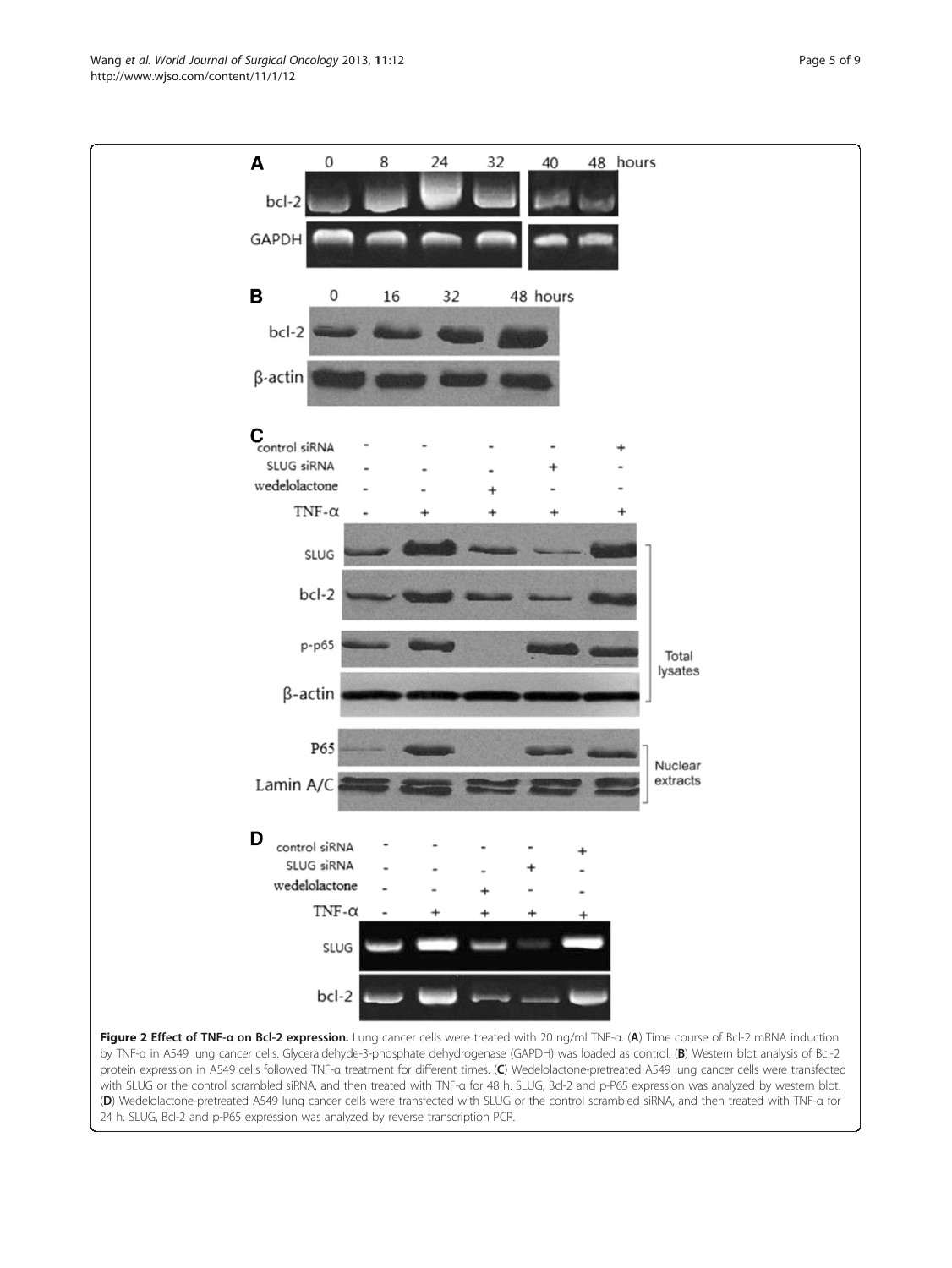levels (Figure [2C and D\)](#page-4-0). The above data collectively indicate that SLUG-dependent induction of Bcl-2 by TNF-α is mediated by NF-κB activation.

# TNF-α treatment of A549 cells upregulation of PUMA is dependent on NF-κB activation

A549 cells were treated with 20 ng/ml of TNF-α. Both PUMA mRNA and protein were induced by TNF-α within several hours, with the peak level of PUMA mRNA induction at 12 h (Figure 3A), and that of protein at 24 h (Figure 3B). A significant decrease in PUMA protein was found at 48 h with 20 ng/ml of TNF-α treatment (data not show). To determine whether NF-κB is necessary for the induction of PUMA by TNF-α, we used wedelolactone to inhibit NF-κB activation. Following downregulation of NF-κB activity, PUMA was blocked with TNF-α treatment. The above data indicate that induction of PUMA by TNF-α is mediated by p65 through the canonical NF-κB pathway.

# TNF-α treatment of A549 cells induces apoptosis with a dependency on PUMA activation

Thirty percent of apoptosis was detected in lung cancer cells following 20 ng/ml of TNF- $\alpha$  treatment for 24 h (Figure [4](#page-6-0)). However, for 48 h treatment, the apoptosis rate reduced to 10% (Figure [4\)](#page-6-0). Wedelolactone pretreatment or knockdown of PUMA by siRNA led to a significant decrease in TNF-α-induced apoptosis for 24 h (Figure [4,](#page-6-0)  $^{*}P > 0.05$ ,  $^{**}P < 0.01$ ). The results suggest that

# SLUG silencing of A549 cells increases TNF-α-induced apoptosis via PUMA activation

Thirty percent of apoptosis was detected in lung cancer cells following 20 ng/ml of TNF- $\alpha$  treatment for 24 h. However, only a low level  $\left( < 10\% \right)$  of apoptosis was detected in lung cancer cells following TNF-α treatment at 48 h. This might be due to simultaneous induction of the anti-apoptotic NF- $κ$ B targets by TNF- $α$ , such as SLUG and Bcl-2 at 48 h (Figure [1](#page-3-0) and [2](#page-4-0)), in addition to PUMA. In Figure [1](#page-3-0) both SLUG mRNA and protein were induced by TNF- $\alpha$  within several hours, with the peak level of SLUG mRNA induction at 24 h (Figure [1](#page-3-0)), and that of protein at 48 h (Figure [1\)](#page-3-0). Indeed, knockdown of SLUG by siRNA led to a significant increase in TNF-α-induced apoptosis (Figure [4](#page-6-0),  $^*P > 0.05$ ,  $^{**}P < 0.01$ ). Our study demonstrated that SLUG silencing promoted PUMA expression induced by TNF- $\alpha$  (Figure [5\)](#page-6-0). The results suggest that a low level (< 20%) of apoptosis at 48 h was in part due to SLUG upregulation, which suppressed the PUMA upregulation of TNF-α induced apoptosis.

# SLUG silencing of A549 cells increases TNF-α-induced apoptosis via Bcl-2 inactivation

In addition to PUMA, anti-apoptotic Bcl-2 was also upregulated with TNF-α treatment. Knockdown of Bcl-2 by siRNA also led to a significant increase in TNF-α-

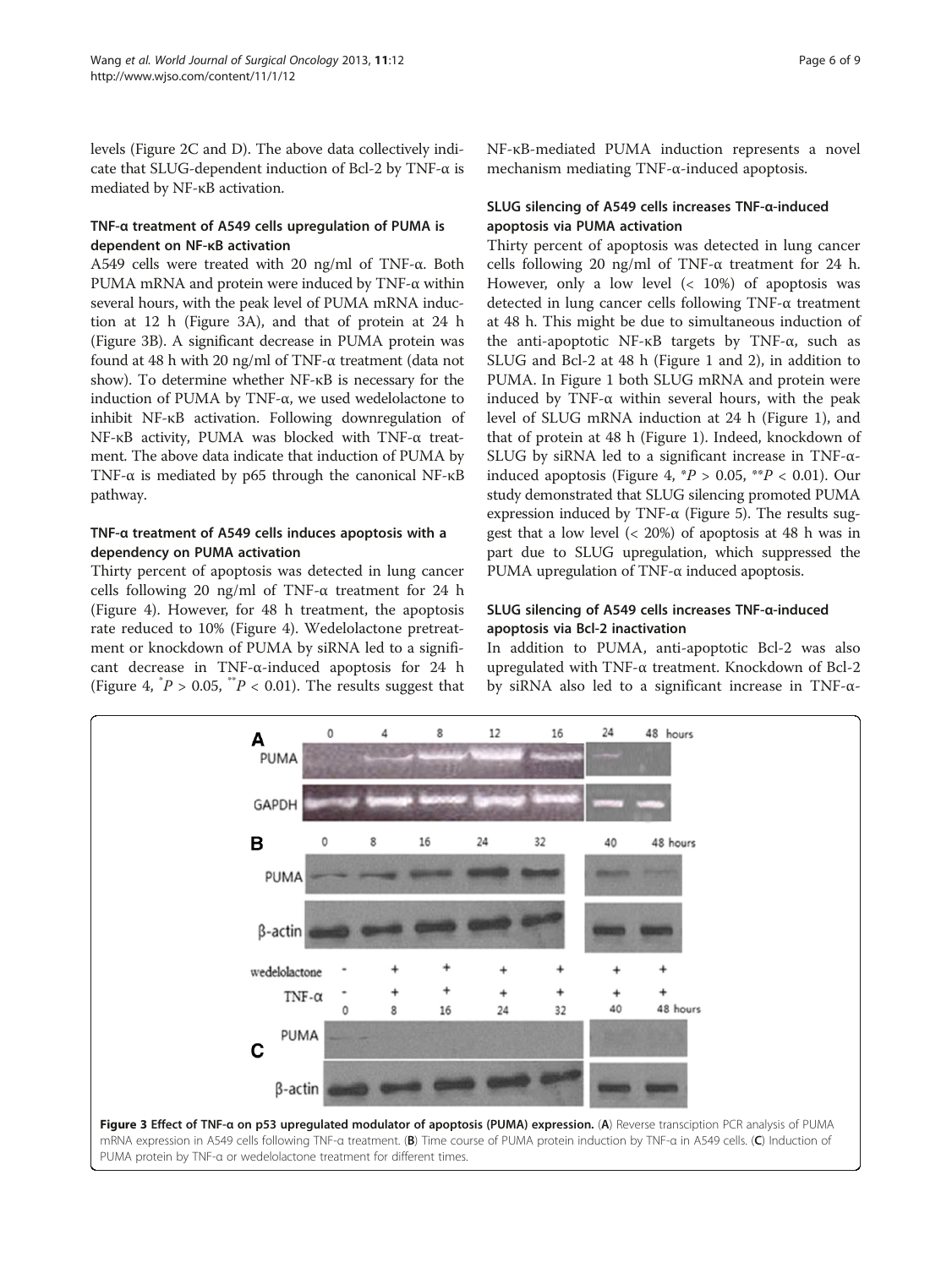<span id="page-6-0"></span>

induced apoptosis, consistent with the previous finding that Bcl-2 is the major survival factor in lung cancer cells. These results suggest that overexpression of Bcl-2 can compromise TNF-α-induced and PUMA-mediated apoptosis (Figure 4,  $^*P > 0.05$ ,  $^{**}P < 0.01$ ).

#### **Discussion**

The role of TNF-α in cancer is complex with both apoptotic and anti-apoptotic roles proposed. In this study, we have shown TNF-α promoted apoptosis in vitro in A549 cells for 24 h, and inhibited apoptosis in A549 cells for 48 h.

Following TNF-α treatment of 20 ng/ml for 24 h, we have detected 30% of apoptosis in lung cancer A549 cells, during which, NF-κB transactivation function was significantly stimulated. Simultaneous induction of the pro-apoptotic PUMA mRNA/protein was also found, and the induction of PUMA by TNF- $\alpha$  is mediated by p65 through the canonical NF-κB pathway. Otherwise, wedelolactone pretreatment to inhibit NF-κB activity or knockdown of PUMA by siRNA led to a significant decrease in TNF-α-induced apoptosis for 24 h, which was consequent to Wang's report [\[7](#page-7-0)]. Our study suggested TNF-α treatment promotes apoptosis through the NFκB-dependent PUMA pathway at an early time in lung cancer A549 cells. Activation of NF-κB is known to render cancer cells resistant to anticancer drugs. Inhibition of NF-κB has been explored as an attractive approach for anticancer therapies [[24](#page-8-0)]. However, our data suggest that NF-κB inhibition can compromise PUMA induction by inflammatory cytokines, which may be involved in tumor suppression and be beneficial for anticancer therapies.

TNF- $\alpha$  is not an effective inducer of apoptosis in cultured cells, likely due to simultaneous induction of both pro-apoptotic and anti-apoptotic proteins by NF-κB. In the present study, TNF- $\alpha$  is an effective inducer of apoptosis in cultured A549 cells for 24 h, a phenomenon which may be cell-specific. However, only low levels (<10%) of apoptosis were detected in A549 cells following TNF-α treatment for 48 h. We found the PUMA mRNA/protein was significantly decreased after TNF-α treatment for 48 h, and the anti-apoptotic proteins Bcl-2 and SLUG, which have been shown to be involved in the control of apoptosis and resistance of various cells to irradiation and chemotherapies was significantly increased [[16-21](#page-8-0)].

SLUG, a member of the snail superfamily of zinc finger transcription factors, is the key epithelial-mesenchymal transition (EMT) regulator responsible for conferring acquired

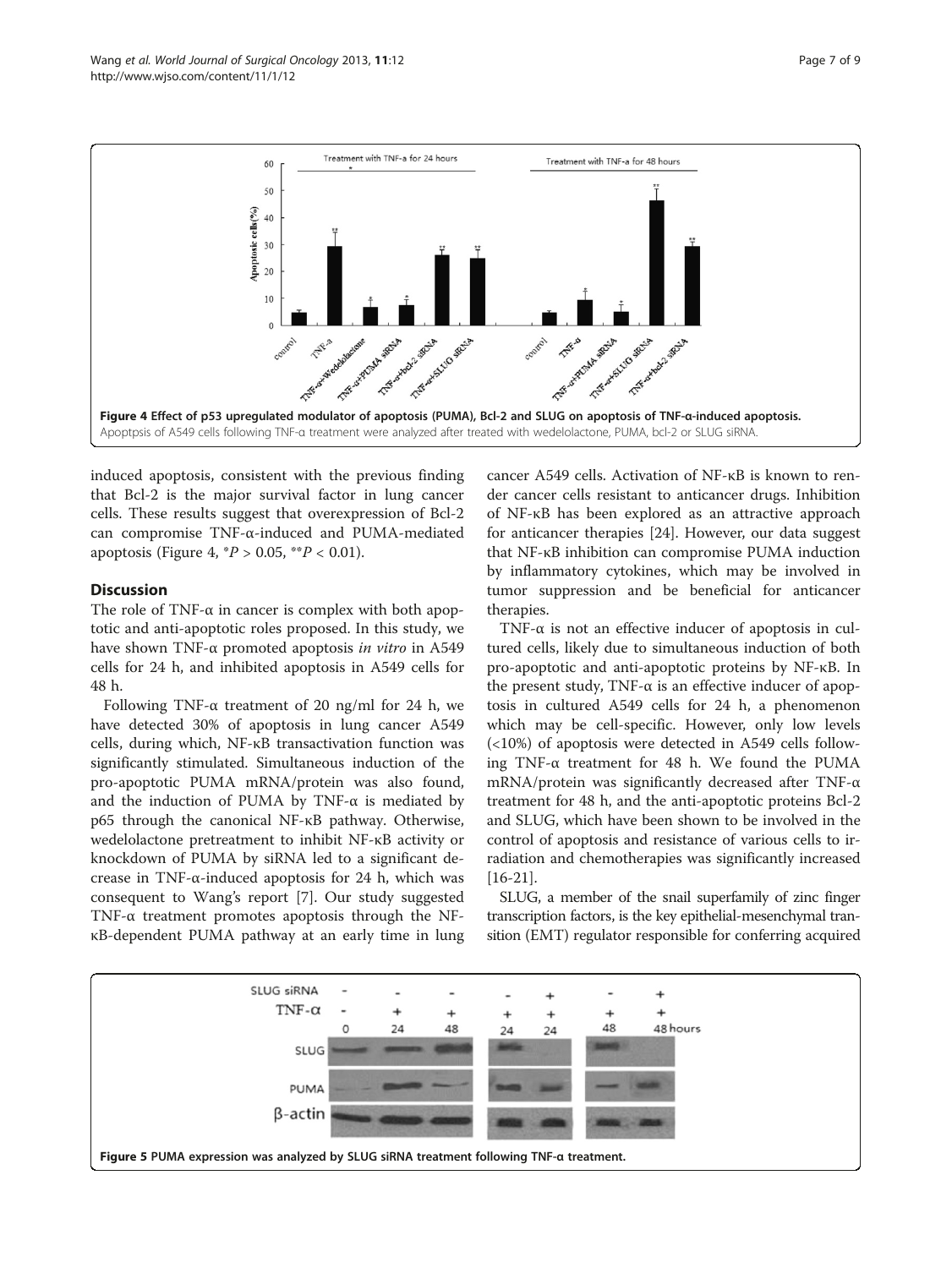<span id="page-7-0"></span>resistance to target therapy in lung cancer [[25](#page-8-0)]. Previous studies showed that the expression of SLUG promotes the invasivity of lung cancer cells through increased activity of metalloproteinase-2 and suppression of E-cadherin [\[26\]](#page-8-0). A recent report suggested transfection of c-Kit in parental multiple myeloma (MM) cells in the presence of stem cell factor (SCF) up-regulated SLUG and increased resistance to the chemotherapeutic agents. Moreover, MM cells expressing SLUG showed a similar increased resistance to the chemotherapeutic agents [\[27\]](#page-8-0). Vitali et al. had suggested that reducing the expression of SLUG enhanced the sensitivity of neuroblastoma cell lines to imatinib mesylat by attenuating Bcl-2 expression [[22](#page-8-0)]. SLUG can also antagonize p53-mediated apoptosis in hematopoietic progenitors by repressing PUMA [\[17\]](#page-8-0). It has been reported that knockdown of SLUG sensitizes cancer cells to irradiation and Cisplatin by PUMA upregulation [\[18,19](#page-8-0)]. Furthermore, knockdown of SLUG could effectively sensitize the cells to the stimulars above through PUMA upregulation [\[18-22\]](#page-8-0). Thus, SLUG could regulate cancer cell survival via direct or indirect transcriptional regulation of proapoptotic and anti-apoptotic genes, although further study will be required to resolve the molecular details.

Our study showed TNF-α treatment for 48 h promoted SLUG and Bcl-2 levels and decreased PUMA levels followed by decreased apoptosis in A549 cells. After siRNA knockdown of SLUG or Bcl-2, apoptosis of TNF-α-induced for 48 h was significantly increased. Otherwise, knockdown of SLUG significantly upregulated the PUMA level and decreased the Bcl-2 level. We therefore suggest that TNF-α treatment for 48 h increased the NF-κB-dependent SLUG upregulation, by which PUMA was inhibited and Bcl-2 level promoted, and then inhibited the apoptosis in A549 cells.

#### Conclusions

We demonstrated that PUMA is a target of NF-κB and a critical mediator of TNF-α-induced apoptosis. At an early time, TNF-α treatment induced apoptosis by PUMA activity. At a later time, TNF-α-induced apoptosis was inhibited by NF-κB-dependent SLUG upregulation, which suppressed PUMA and increased Bcl-2 activity.

#### Abbreviations

ANOVA: analysis of variance; Bcl-2: B-cell CLL/lymphoma-2; Bcl-XL: Bcl-extra large; DMEM: Dulbecco's modified Eagles medium; EMT: epithelialmesenchymal transition; FBS: fetal bovine serum; GAPDH: glyceraldehyde-3 phosphate dehydrogenase; HRP: horseradish peroxidase; IKK: inhibitor of nuclear factor kappa-B; MM: multiple myeloma); NF-κB: nuclear factor-kappa B; NSCLC: non-small cell lung cancer; PBS: phosphate-buffered saline; PCR: polymerase chain reaction; PI: propidium iodide; PUMA: p53 upregulated modulator of apoptosis; SCF: stem cell factor; TNF-α: tumor necrosis factor alpha.

#### Competing interests

The authors declare that they have no competing interests.

#### Authors' contributions

YW carried out the studies, carried out the experiment of molecular biology and drafted the manuscript. BY participated in the experiment. XY participated in the sequence alignment. ZW participated in the design of the result and performed the statistical analysis. MW coordinated and helped to draft the manuscript. All authors read and approved the final manuscript.

#### Author details

<sup>1</sup>Department of Thoracic Surgery, the Affiliated Hospital of Medical College Qingdao University, 19 Jiangsu Road, Qingdao, Shandong 266001, China. <sup>2</sup> Department of Surgery, the Affiliated Hospital of Medical College Qingdao University, 19 Jiangsu Road, Qingdao, Shandong 266001, China. <sup>3</sup>Department of Medicine, Center Hospital of Qingdao City, 147 Siliu South Road, Qingdao, Shandong 266001, China.

#### Received: 13 August 2012 Accepted: 23 December 2012 Published: 22 January 2013

#### References

- 1. Beutler BA: The role of tumor necrosis factor in health and disease. J Rheumatol Suppl 1999, 57:16–21.
- 2. Mundt AJ, Vijayakumar S, Nemunaitis J, Sandler A, Schwartz H, Hanna N, Peabody T, Senzer N, Chu K, Rasmussen CS, Kessler PD, Rasmussen HS, Warso M, Kufe DW, Gupta TD, Weichselbaum RR: A phase I trial of TNFerade biologic in patients with soft tissue sarcoma in the extremities. Clin Cancer Res 2004, 10:5747–5753.
- 3. Senzer N, Mani S, Rosemurgy A, Nemunaitis J, Cunningham C, Guha C, Bayol N, Gillen M, Chu K, Rasmussen C, Rasmussen H, Kufe D, Weichselbaum R, Hanna N: TNFerade biologic, an adenovector with a radiationinducible promoter, carrying the human tumor necrosis factor a gene: a phase I study in patients with solid tumors. J Clin Oncol 2004, 22:592-601.
- 4. Rahman I, Gilmour PS, Jimenez LA, MacNee W: Oxidative stress and TNF-alpha induce histone acetylation and NF-kappaB/AP-1 activation in alveolar epithelial cells: potential mechanism in gene transcription in lung inflammation. Mol Cell Biochem 2002, May-Jun:234–348.
- Kim JY, Lee S, Hwangbo B, Lee CT, Kim YW, Han SK, Shim YS, Yoo CG: NF-kappaB activation is related to the resistance of lung cancer cells to TNF-alpha-induced apoptosis. Biochem Biophys Res Commun 2000, 273:140–146.
- 6. Szołtysek K, Pietranek K, Kalinowska-Herok M, Pietrowska M, Kimmel M, Widłak P: TNF alpha-induced activation of NFkappaB protects against UV-induced apoptosis specifically in p53-proficient cells. Acta Biochim Pol 2008, 55:741–748.
- 7. Wang P, Qiu W, Dudgeon C, Liu H, Huang C, Zambetti GP, Yu J, Zhang L: PUMA is directly activated by NF-kappaB and contributes to TNF-alphainduced apoptosis. Cell Death Differ 2009, 16:1192–1202.
- 8. Yu J, Zhang L, Hwang PM, Kinzler KW, Vogelstein B: PUMA induces the rapid apoptosis of colorectal cancer cells. Mol Cell 2001, 7:673–682.
- 9. Nakano K, Vousden KH: PUMA, a novel proapoptotic gene, is induced by p53. Mol Cell 2001, 7:683–694.
- 10. Yu J, Zhang L: No PUMA no death: implications for p53-dependent apoptosis. Cancer Cell 2003, 4:248–249.
- 11. Wu B, Qiu W, Wang P, Yu H, Cheng T, Zambetti GP, Zhang L, Yu J: p53 independent induction of PUMA mediates intestinal apoptosis in response to ischaemia-reperfusion. Gut 2007, 56:645–654.
- 12. Ming L, Wang P, Bank A, Yu J, Zhang L: PUMA dissociates Bax and BCL-XL to induce apoptosis in colon cancer cells. J Biol Chem 2006, 281:16034–16042.
- 13. Yu J, Wang P, Ming L, Wood MA, Zhang L: SMAC/Diablo mediates the proapoptotic function of PUMA by regulating PUMA-induced mitochondrial events. Oncogene 2007, 26:4189–4198.
- 14. Zhou C, Nitschke AM, Xiong W, Zhang Q, Tang Y, Bloch M, Elliott S, Zhu Y, Bazzone L, Yu D, Weldon CB, Schiff R, McLachlan JA, Beckman BS, Wiese TE, Nephew KP, Shan B, Burow ME, Wang G: Proteomic analysis of tumor necrosis factor-alpha resistant human breast cancer cells reveals a MEK5/Erk5-mediated epithelial-mesenchymal transition phenotype. Breast Cancer Res 2008, 10:R105.
- 15. Chang TH, Tsai MF, Su KY, Wu SG, Huang CP, Yu SL, Yu YL, Lan CC, Yang CH, Lin SB, Wu CP, Shih JY, Yang PC: Slug confers resistance to the epidermal growth factor receptor tyrosine kinase inhibitor. Am J Respir Crit Care Med 2011, 183:1071–1079.